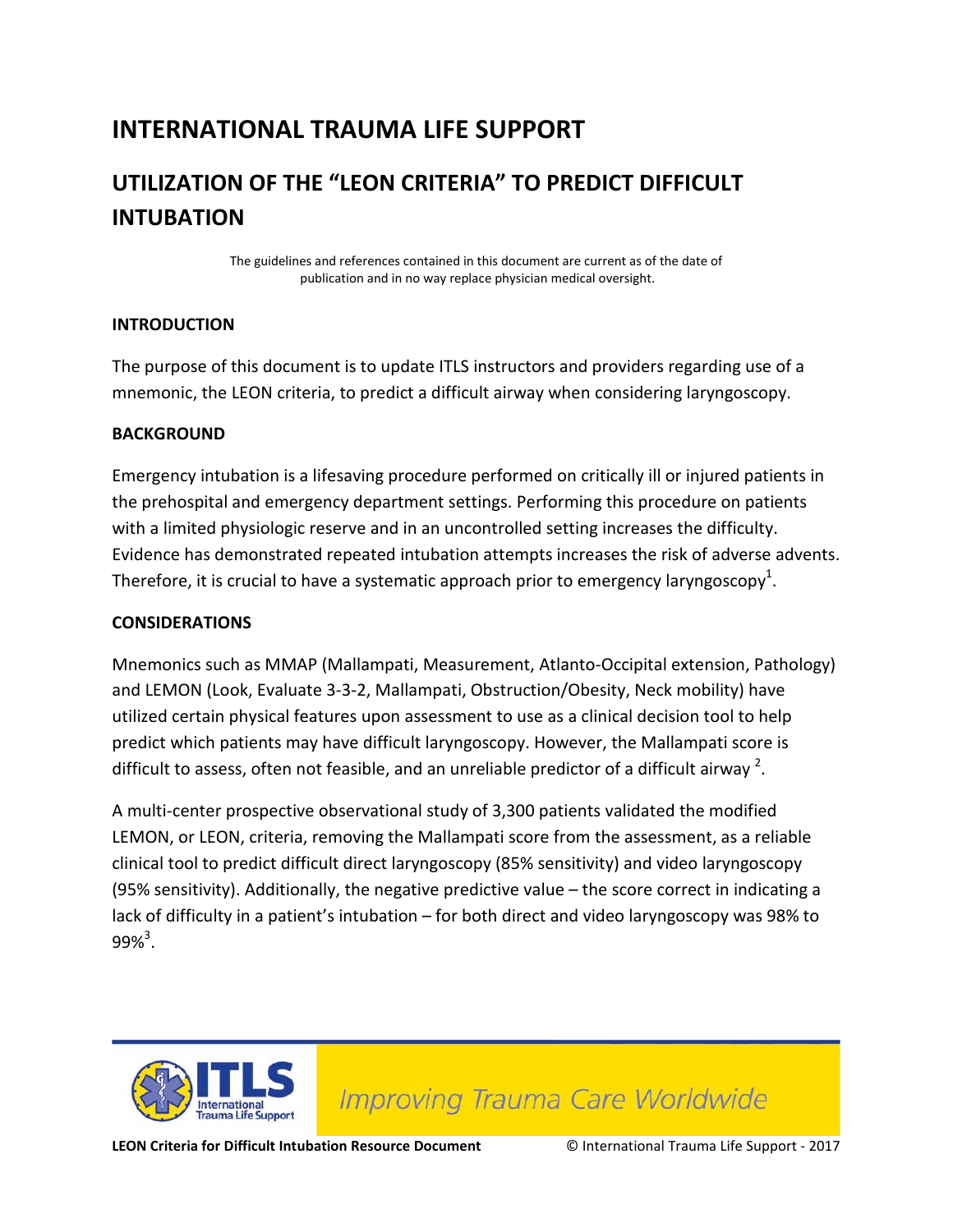#### **RECOMMENDATIONS**

Utilization of the LEON criteria, which eliminates the use of the Mallampati assessment, is a reliable, reproducible and accurate clinical decision tool when assessing critically injured patients requiring an advanced airway.

#### **MEDICAL OVERSIGHT**

Medical oversight should review current literature and develop prehospital EMS protocols in regard to the appropriate use of LEON for difficult airway assessment. Quality Assurance should be utilized to monitor its appropriate use.

#### **CONCLUSION**

It is the position of ITLS recommending the use of LEON as the clinical decision tool for difficult airway assessment.

#### **REFERENCES**

- 1. Hasegawa K, et al. Association between Repeated Intubation Attempts and Adverse Events in Emergency Departments: An Analysis of a Multicenter Prospective Observational Study. *Annals of Emergency Medicine* 2012; 60: 749-754.
- 2. Reed MJ. Can an Airway Assessment Score Predict Difficulty at Intubation in the Emergency Department? *Emeg Med J* 2005; 22:99-102.
- 3. Y. Hagiwara et al. Prospective Validation of the Modified LEMON Criteria to Predict Difficult Intubation in the ED. *American Journal of Emergency Medicine* 2015; 33:1492– 1496.



**Improving Trauma Care Worldwide** 

**LEON Criteria for Difficult Intubation Resource Document** © International Trauma Life Support - 2017